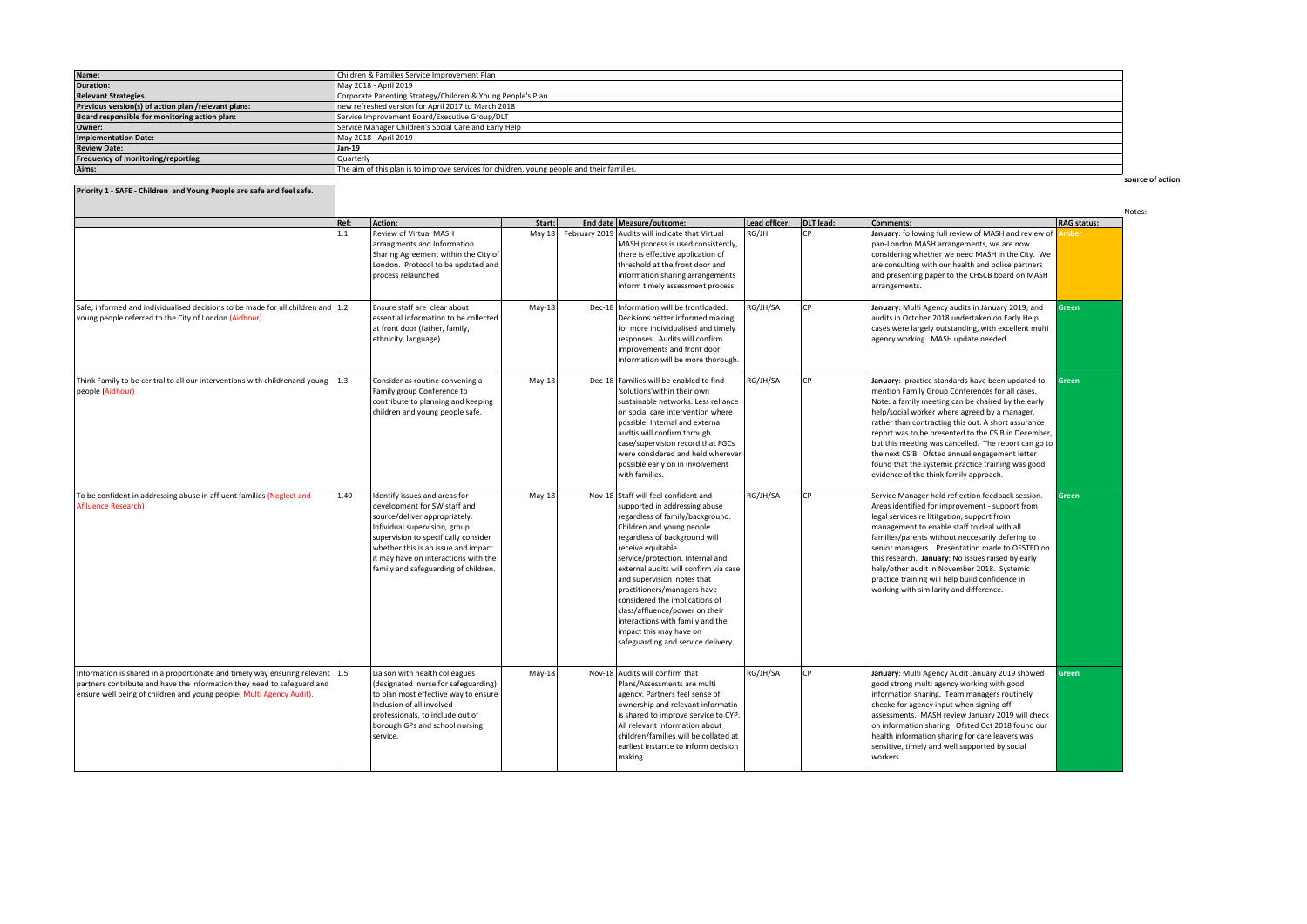| Specific measures are in place to safeguard unaccompanied asylum<br>1.6<br>seeking children and young people in our care (Learning Case Review 1 &<br><b>Report of Radicalisation and Modern Slavery)</b> | All staff to receive training on<br>radicalisation and modern slavery.                                                                                                                                            | $May-18$ | Nov-18 Staff alert and informed about risk<br>enabling early intervention and<br>prevention, internal and external<br>case audits will indicate that staff<br>understand and are alert to signs of<br>radicalisation and/or modern<br>slavery.                                                                                         | RG/ZD    | <b>CP</b> | January: Staff have received training on<br>radicalisation. E-training for staff on modern day<br>slavery is available, all staff attended a brieifing on<br>modern day slavery in November 2018. Additionally<br>someattended a conference on Modern Day Slavery<br>run by the diversity networks in October 2018. This<br>will be followed up with a short briefing to staff at<br>team meeting in October. All care leavers have a risk<br>assessment on file. Training records need to be<br>updated.       | Completed    |
|-----------------------------------------------------------------------------------------------------------------------------------------------------------------------------------------------------------|-------------------------------------------------------------------------------------------------------------------------------------------------------------------------------------------------------------------|----------|----------------------------------------------------------------------------------------------------------------------------------------------------------------------------------------------------------------------------------------------------------------------------------------------------------------------------------------|----------|-----------|-----------------------------------------------------------------------------------------------------------------------------------------------------------------------------------------------------------------------------------------------------------------------------------------------------------------------------------------------------------------------------------------------------------------------------------------------------------------------------------------------------------------|--------------|
| 1.6a                                                                                                                                                                                                      | Specific risk assessment templates<br>created for each risk.                                                                                                                                                      | $May-18$ | Dec-18 Individual risk assessments on every RG/JH//SA<br>case file and updated 6 monthly.<br>Specific risk for individuals will be<br>recognised and where possible<br>mitigated against at earliest<br>possible opportunity. Internal and<br>external audits will confirm an<br>individualised response to each<br>young person.      |          | <b>CP</b> | January: Ofsted visit in October showed positive<br>feedback on our use of risk assessments, with<br>recommendation for developing risk mitigation<br>strategies in a clearer way. Risk assessments are in<br>place for all care leavers. There is not consistency<br>across all other cases as yet. A revised pan London<br>CSE risk assessment is to be introduced in February<br>2019 with the service.                                                                                                      | Green        |
| 1.6 <sub>b</sub>                                                                                                                                                                                          | Guidance to be devleoped re risk<br>assessments and referral pathways<br>to Channel and NRM                                                                                                                       | $May-18$ | Mar-19 Risk escalated appropriately<br>ensuring timely expert intervention<br>to reduce potential harm to CYP.<br>Internal and external auditing will<br>confirm that staff understand and<br>where appropriate are able to use<br>appropriate referral pathways.                                                                      | PD/RG    | <b>CP</b> | January: Ofsted Oct 2018 were positive about our<br>use of risk assessments and found risk management<br>was good. IOfsted recommended more specific risk<br>mitigation, and this work is now amber Guidance in<br>place for referral pathways to Channel and NRM.<br>Needs adding to the Practice Standards via hyperlink<br>so it is accessible, and staff remember it is there.<br>Guidance needs writing re risk assessments. Short<br>assurance report to be produced to evidence impact<br>by March 2019. | <b>Amber</b> |
| 1.6с                                                                                                                                                                                                      | If concerns raised about CYP<br>working illegally strategy discussion<br>to take place with police and Sec 47<br>instigated. Practice standards<br>updated accordingly.I                                          | $May-18$ | Sep-18 Risk will be identified and managed<br>early on. Protective/preventative<br>measures can be put in place.<br>Internal/external audit will confirm<br>that processes are in place,<br>understood and used.                                                                                                                       | RG/JH/SA | l CP      | August: Team managers fully aware of this new<br>process. The practice standards are fully updated<br>every six months, and were last updated and shared<br>in September 2018. Next refresh due end February<br>2019.                                                                                                                                                                                                                                                                                           | <b>Green</b> |
| 1.6.d                                                                                                                                                                                                     | Missing protocol to be reviewed to<br>ensure that if a young person in our<br>care goes missing, education<br>establishments to be contacted<br>within 24 hours. Practice Standards<br>to be amended accordingly. | $May-18$ | Mar-19 Multi agency response to any<br>missing episode which is robust and<br>understood by all - fully informed<br>response will offer best chance of<br>locating/safeguarding young<br>person. Internal and external audits<br>will demonstrate consistent multi<br>agency reponse applied in line with<br>updated practice guidance | RG/JH/SA | l CP      | January: Information from the charity 'missing' has<br>been circulated to the team. The practice standards<br>were refreshed in September 2018 on 'missing' and<br>good practice with care leavers. The Service<br>Manager has chaired missing strategy meetings to<br>have oversight. 'Missing' was considered at the<br>Vulnerable Adolescents Forum on 11 January 2019<br>and health agencies added in suggestions to update<br>the guidance. The protocol will be refreshed by<br>March 2018.               | <b>Amber</b> |
| 1.7<br>Address risks to vulnerable adolescents in the city of London in line with<br>CHSCB strategy.(CHSCB Vulnerable Adolescents Strategy 2017-19).                                                      | Data collection around broader<br>vulnerablities to be collated in order<br>to understand City picture                                                                                                            | $May-18$ | Dec-18 Information collated will inform and RG/JH<br>shape our bi-monthly Vulnerable<br>Adolescent Forum and City of<br>London's response.                                                                                                                                                                                             |          | l CP      | January: The last Vulnerable Adolescent Forum<br>(August) asked partners to share information to build<br>our wider profile, so we can address any risks<br>identified. The data collection around vulnerable<br>adolescents is good, and the draft City of London<br>profile due to be presented at the next CHSCB board.<br>We are considering anonymising our care leaver risk<br>assessments to feed into this profile.                                                                                     | Green        |
| 1.7a                                                                                                                                                                                                      | Secure a more robust data sharing<br>agreements with the Cof L schools<br>to allow a more rigourous process of<br>infomration sharing around<br>vulnerable CYP                                                    | $May-18$ | Dec-18 Vulnerable young people will be<br>flagged at an earlier stage and from<br>a wider referral network. It would<br>be expected that there will be an<br>increase in terms of<br>referrals/consultation between C of<br>L EH and CSC and City based<br>schools.                                                                    | RG/JH/PD | <b>CP</b> | January: Service manager met CoL police and<br>Education lead on 19 September, looking at pan<br>london work on data sharing with schools after an<br>incident of domestic abuse. CoLP can use CoL<br>Children's Social Care secure email to let schools<br>know when there is an incident of domestic violence.<br>Additional safeguarding education work is further<br>underway.                                                                                                                              | <b>Green</b> |
| 1.7 <sub>b</sub>                                                                                                                                                                                          | Review of our interface with British<br>Transport Police in relation to major<br>transport hubs in the City &<br>vulnerable young people coming to<br>notice.                                                     | $May-18$ | Sep-18 Potential trends/hot spots can be<br>identified which will inform<br>planning at MASE/VAF. There will<br>be a regular input of information to<br>relevant forums and possibility of<br>increase in referrals re vulnerable<br>adolescents coming to notice.                                                                     | RG/JH    | l CP      | January: Police lead at MASE/VAFhas regular<br>contact with BTP. BTP data is sent directly to our<br>data analyst for children's services. All relelvant<br>policing departments to attend/feed into bi-monthly<br>meetings.                                                                                                                                                                                                                                                                                    | Green        |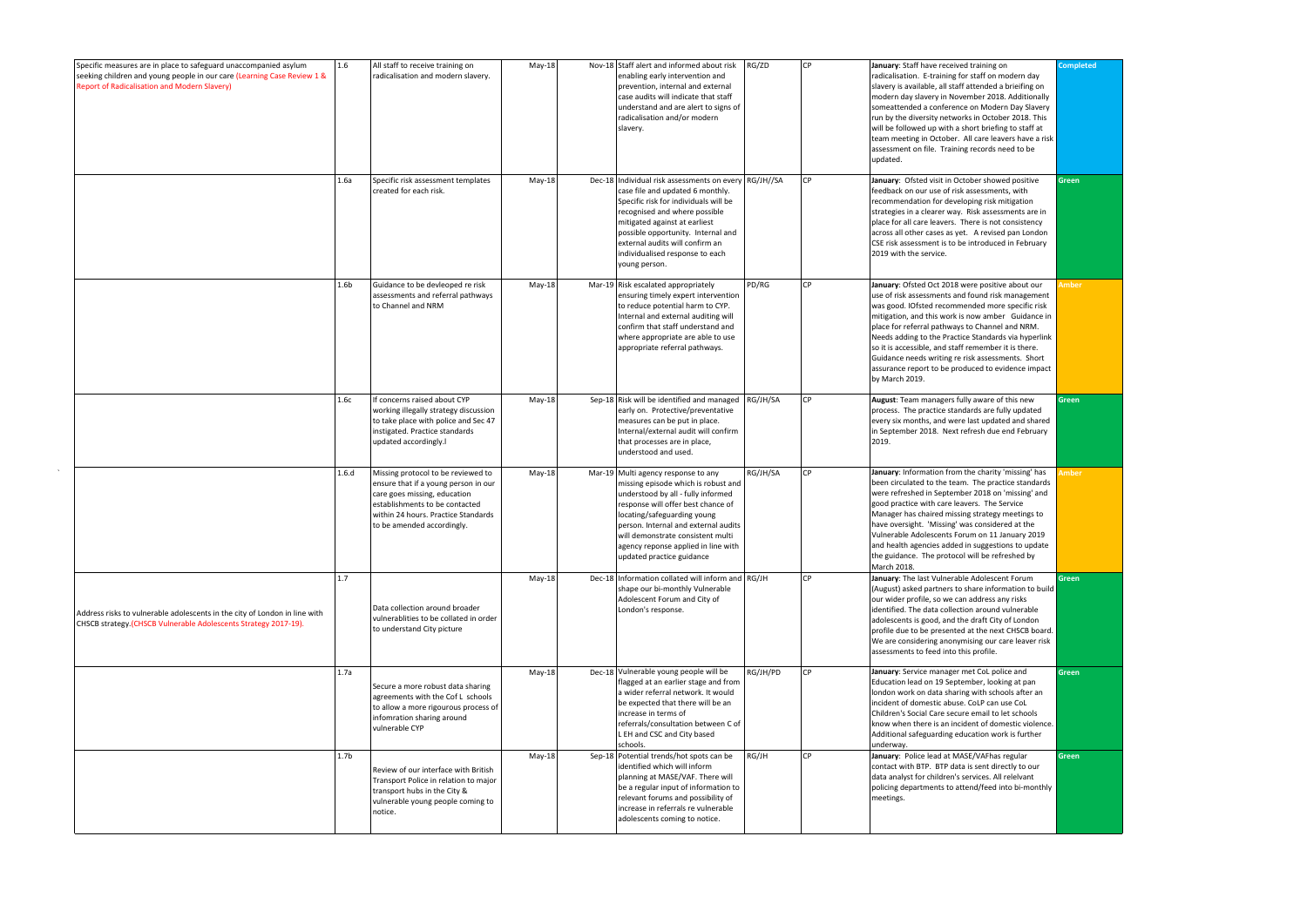|                                                                                                                                                      | 1.7 <sub>c</sub> | Consideration to be given to ongoing<br>programme of training to hotel and<br>serviced apartment staff around<br>awareness of vulnerable CYP                                                                                                  | May-18   | Sep-18 There will be greater awareness of<br>RG/PD<br>CYP at potential risk of harm within<br>our community which will inform<br>our response. Potential trends/hot<br>spots can be identified which will<br>inform planning at MASE/VAF.<br>There will be a regular input of<br>information to relevant forums and<br>possibility of increase in referrals re<br>vulnerable adolescents coming to<br>notice. | <b>CP</b> | January: The City of London police tested hotel<br>awareness by sending in cadets to test out their<br>practice. On the spot training was offered. A<br>conference is planned for the new year 2019 to<br>share evidence and train hotel staff.                                                                                                                                             | <b>Completed</b> |
|------------------------------------------------------------------------------------------------------------------------------------------------------|------------------|-----------------------------------------------------------------------------------------------------------------------------------------------------------------------------------------------------------------------------------------------|----------|---------------------------------------------------------------------------------------------------------------------------------------------------------------------------------------------------------------------------------------------------------------------------------------------------------------------------------------------------------------------------------------------------------------|-----------|---------------------------------------------------------------------------------------------------------------------------------------------------------------------------------------------------------------------------------------------------------------------------------------------------------------------------------------------------------------------------------------------|------------------|
|                                                                                                                                                      | 1.7d             | Liaison with neighbouring LA's<br>around their Contextual<br>Safeguarding response. Attendance<br>at neihbouring MASE, Vulnerable<br>Adolescent Forum meetings. Invite<br>neighbouring colleagues to C of L<br>MASE/VAF to share informtaion. | $May-18$ | Oct-18 We will develop an effective forum<br>RG/JH<br>for sharing of information, planning<br>and intervention to reduce risk to<br>vulnerable young people which is<br>able to take account of trends from<br>neighbouring boroughs that may<br>impact on City CYP. We can<br>consider how to develop our own<br>'Contextual Safeguarding response'.                                                         | <b>CP</b> | January: Service Manager has attended Hackney's<br>Contextual Safeguarding Board. We are going to<br>peer review our vulnerable adolescent work with<br>another LA in September 2019. Our VAF profile is<br>being presented to the CHSCB board. Service<br>Manager to visit another MASE in this quarter.                                                                                   | <b>Completed</b> |
|                                                                                                                                                      | 1.7e             | MASE & VAF to be held bi monthly<br>to devielop and coordinate<br>safeguarding of young people from<br>abuse and exploitation. Specific<br>Action Plan will detail s                                                                          | May-18   | Sep-18 MASE & VAF will become a regular<br>RG/JH<br>process, ingrained and valued and<br>understood by relevant<br>professionals as having a<br>worthwhile role in understanding<br>our local picture and how to inform<br>our response. It will be well<br>attended and information shared/<br>actions agreed will positively impact<br>our response to safeguarding<br>vulnerable YP.                       | <b>CP</b> | January: MASE/VAF is routinely now well attended<br>and has been taking place bi monthly since August.<br>Commissioning attended the last session and will be<br>presenting their work on youth services and<br>safeguarding at the next session, to evidence risk<br>management and intelligence from our new array of<br>youth services. This was a gap we identified in<br>October 2018. | <b>Completed</b> |
| Embed a theory of practice into the social work function within the City of<br>London Children's Services. (Aidhour case review).                    | 1.8              | Scope and source a Systemic model<br>of Social work practiceto be rolled<br>out across the service.                                                                                                                                           | $May-18$ | Dec-18 This will result in a common<br>RG/ZD<br>understanding and application of<br>social work theory across our<br>workforce and greater engagement<br>with and understanding of children<br>and families. Children and their<br>families swill be supported in a<br>consitstent and systemic way<br>reflected and evidenced in practice<br>and supervision.                                                | CP        | January: Systemic social work programme in place.<br>Introductory session with staff to be held on 16<br>January 2019. Next service improvement plan for<br>2019/20                                                                                                                                                                                                                         | <b>Completed</b> |
| Ensure we have a skilled and appropriately trained workforce to support<br>service users in the city. (New National framework to be introduced 2020) | 1.9              | Ensure that the Knowledge and Skills<br>Statements are embedded into<br>Social Work practice for Adults and<br><b>Children's Services</b>                                                                                                     | Aug-18   | RG/ZD<br>Mar-19 $\vert$ 1. Job descriptions for Social<br>Workers / Practice leaders are<br>revised to ensure compliance with<br><b>KSS</b><br>2. Learning needs are identified as<br>appropriate and action plans put in<br>place.                                                                                                                                                                           | <b>CP</b> | January. Work has further developed over the last<br>quarter. The Team Manager Job Description has<br>been updated in line with KSS and social work JDs<br>are next. Oversight of the work and progress with<br>the KSS is in place, with the last monitoring meeting<br>taking place in early January 2019.                                                                                | <b>Green</b>     |

| Priority 2: - POTENTIAL - Our children and young people have equal<br>opportunities to enrich their lives and are well perpared to reach their<br>potential in adulthood.                                                            |              |                                                                                                                                                            |          |                                                                                                                                                                                                                                                          |                                         |                                                                                                                                                                                                                                                                                                                                                                                          |       |
|--------------------------------------------------------------------------------------------------------------------------------------------------------------------------------------------------------------------------------------|--------------|------------------------------------------------------------------------------------------------------------------------------------------------------------|----------|----------------------------------------------------------------------------------------------------------------------------------------------------------------------------------------------------------------------------------------------------------|-----------------------------------------|------------------------------------------------------------------------------------------------------------------------------------------------------------------------------------------------------------------------------------------------------------------------------------------------------------------------------------------------------------------------------------------|-------|
| Specific aim:                                                                                                                                                                                                                        | <b>IRef:</b> | <b>Action:</b>                                                                                                                                             | Start:   | End:   Measure/outcome:                                                                                                                                                                                                                                  | $\vert$ Lead officer: $\vert$ DLT lead: | Comments:                                                                                                                                                                                                                                                                                                                                                                                | Green |
| Children, young people and their families have clear plans with focused,<br>measurable outcomes. Progress is monitored and evidenced.(Aidhour<br>audit and Ofsted recommendations 2016 - see also Ofsted SIP Priority 5<br>attached) | 12.1         | Review our assessment templates,<br>plans, meetings and supervision<br>process to ensure that it is informed<br>by 'Signs of Safety' model of<br>practice. | $May-18$ | Nov-18 Families will be clear about why<br>social care are involved, what they<br>are working towards and the<br>I difference this will make. Plans are<br>clear, pertinent, measurable and<br>I time limited. Next external audit<br>will confirm this. | RG/JH/SA                                | January: SMART training has been undertaken by all Green<br>staff. Audit and Ofsted (in October and November<br>[2018] found that pathway plans could be SMARTer.<br>A consultant is working on a review CIN and review<br>pathway plan system, to improve the 'SMART'<br>planning and offer additional management<br>oversight. She is using the signs of safety model in<br>this work. |       |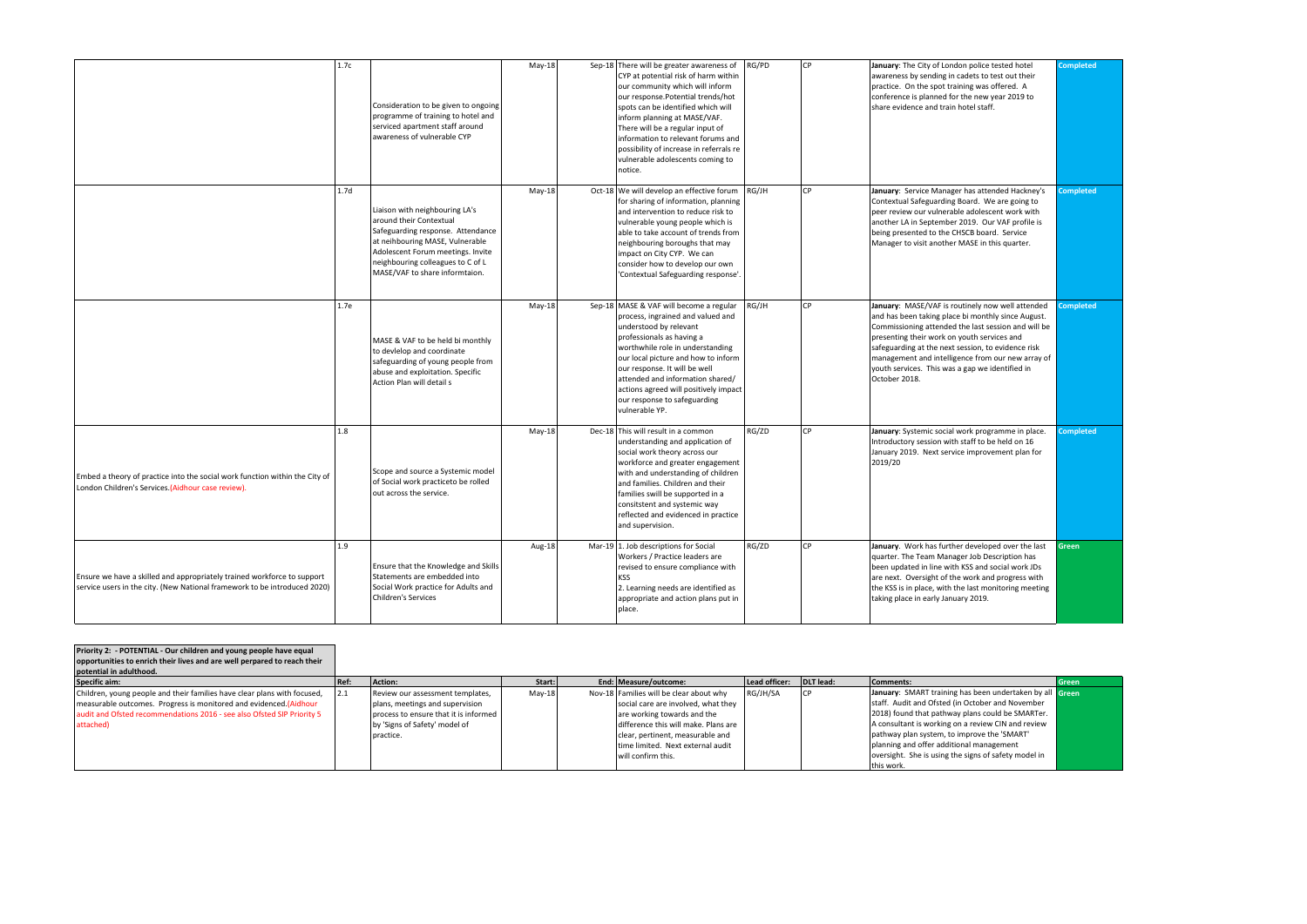|                                                                                                                                                                   | 2.2 <sub>b</sub> | Targeted training to ensure all<br>practitioners are able to produce<br>plans that are timely, have clear<br>measurable outcomes, that are<br>child focused and able to support,<br>monitor and evidence progress.                       | $May-18$ | Jan-19 All plans (CIN, CP, CLA, Pathway,<br>PEPs ) are consitstently SMART with<br>clear outcomes that are child<br>focused, and where possible<br>integrate CYPs views. Progress<br>traced through thematic audits.            | RG/JH/PD/ZD    | CP   | January: Much work has taken place to improve<br>performance. The IRO/CP chair ran staff/manager<br>training on 19 Setpember 2018. The topic was on<br>our management meeting agenda on a monthly basis<br>September - December, with managers aware that<br>this is a key performance area to achieve change<br>across the workforce. Ofsted in October<br>recommended that plans could still be SMARTer. An<br>independent consultant is chairing CIN reviews and<br>pathway plans in January - March 2019 and writing a<br>new process to boost management oversight and<br>embed improvement.                                                                           | <b>Imber</b>     |
|-------------------------------------------------------------------------------------------------------------------------------------------------------------------|------------------|------------------------------------------------------------------------------------------------------------------------------------------------------------------------------------------------------------------------------------------|----------|---------------------------------------------------------------------------------------------------------------------------------------------------------------------------------------------------------------------------------|----------------|------|-----------------------------------------------------------------------------------------------------------------------------------------------------------------------------------------------------------------------------------------------------------------------------------------------------------------------------------------------------------------------------------------------------------------------------------------------------------------------------------------------------------------------------------------------------------------------------------------------------------------------------------------------------------------------------|------------------|
|                                                                                                                                                                   | 2.2c             | Plans to be updated as<br>circumstances and needs change<br>whilst ensuring original purpose for<br>involvement is not lost                                                                                                              | $May-18$ | Jan-18 Plans are dynamic and relevant to<br>the child/young persons current<br>situation. As above, management<br>review, supervision notes, internal<br>and external audit will confirm<br>improvement.                        | RG/JH/SA       |      | January: SMART training has taken place. All CIN<br>reviews are being independently chaired in January<br>2019 to boost SMART dynamic work, and managers<br>will chair the reviews in the future, to improve<br>SMARTness and oversight.                                                                                                                                                                                                                                                                                                                                                                                                                                    | Green            |
|                                                                                                                                                                   | 2.2 <sub>d</sub> | All Social work staff to have<br>objectives in their individual<br>Performance Development<br>appraisals that focus on ensuring all<br>plans are completed to a high<br>standard within statutory<br>timescales.                         | $May-18$ | Nov-18 Staff understand the importance of<br>routinely completing all plans to a<br>consistently high standard within<br>statutory timescales and that failure<br>to do so could be treated as a<br>performace issue.           | RG/JH/SA       | CP   | May 2018: All SW staff now have performance<br>development outcomes that are specifically related<br>to this action which will be reveiwed throughout the<br>year at every supervision.                                                                                                                                                                                                                                                                                                                                                                                                                                                                                     | completed        |
| Intervention should be timely, focused and regularly reviewed with clear<br>exit strategies identified in order to avoid drift (Aidhour audit)                    | 2.3              | Consideration to be given to exit<br>strategies in planning and<br>throughout case management. TM<br>and SM to consider how this can be<br>implemented/formalised as part of<br>the ongoing process of our<br>involvement with families. | $May-18$ | Jan-19 Cases are ended confidently when<br>families chose to discontinue where<br>does not reach CP threshold.<br>Internal/external audits will confirm<br>that involvment is purposeful and<br>timely and there is no 'drift'. | RG/JH/SA       | l CP | January: early help audits showed good timely<br>closure. There was evidence on audit of one case<br>drifting, the audit led to improvement work. Getting<br>to outstanding meetings are being held monthly and<br>offer an additional level of oversight.                                                                                                                                                                                                                                                                                                                                                                                                                  | Green            |
|                                                                                                                                                                   | 2.3a             | Review of case closure process for<br>practioners on electronic case file<br>system to expediate case closures.<br>For discussion with Mosaic support<br>service to identify barriers to<br>prompt closure once work has<br>ceased.      | $May-18$ | Jan-19 There is no delay to closing cases<br>due to process issues on electronic<br>recording system. Internal/external<br>audits/ data performance confirm<br>cases are closed when work with<br>family ceases.                | RG/JH/SA/KW CP |      | January: no barriers to closing cases due to IT<br>systems, good work has been done with new IT<br>provider Agylisis - more responsive than previous<br>service.                                                                                                                                                                                                                                                                                                                                                                                                                                                                                                            | <b>Completed</b> |
| Social workers are supported and enabled to offer children, young people<br>and their families the best possible service.(Aidhour Audit & Multi-Agency<br>Audit). | 2.4              | Supervision takes place regularly<br>and is reflective, providing Social<br>Workers with the opportunity to<br>explore their assessment and<br>progress of plans.                                                                        | $May-18$ | Mar-19 Supervision is a dynamic process<br>that improves and informs the<br>journey of the child, young person<br>and their family.                                                                                             | RG/JH/SA       | CP   | January: as August 2018 there are two team<br>managers job sharing, supervision was not consistent<br>with team manager's leave/illness. Audit and Ofsted<br>in Oct/Nov 2018 showed supervision quality and<br>frequency needed to be improved. The Supervision<br>Policy is being reviewed with clear guidance for<br>frequency and expectation of supervision (before<br>March 2019). The systemic practice model will offer<br>support to supervisors.                                                                                                                                                                                                                   | Amber            |
|                                                                                                                                                                   | 2.4a             | Supervision template is updated and<br>draws on 'Signs of Safety' to support<br>practitioner and manager to achieve<br>supervision that is both productive<br>and reflective.                                                            | May-18   | Mar-19 There is consistency in the<br>supervision process for practioner<br>and manager that aids planning.<br>Internal and external audits to<br>measure.                                                                      | RG/JH/SA       | l CP | January: template used was 'signs of safety', but<br>quality not consistent. Audit showed inconsistency<br>in quality and frequency of supervision of social work<br>staff (October 2018). Ofsted also found work<br>needed in supervision of social workers to<br>consistently demonstrate reflective, analytical<br>supervision and clear management oversight. There<br>have been changes in team managers, and the<br>guidance is being refreshed so that staff are clear on<br>expectations. The supervision policy is being<br>updated and reviewed using the signs of safety<br>model. This is in advance of systemic training for all<br>supervisors in April 2019. | Amber            |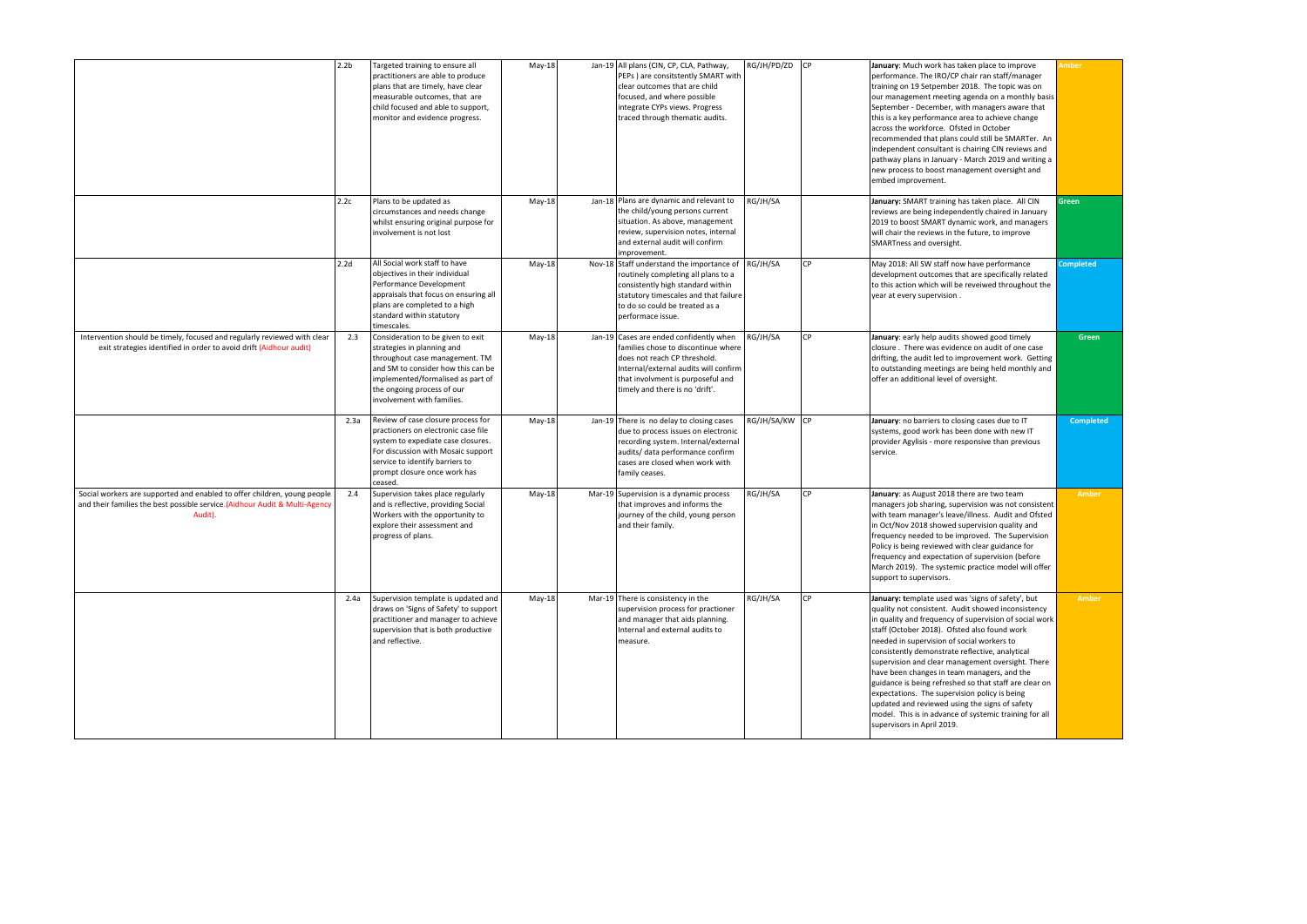|                                                                                                                                                                                                                                                                           | 2.4 <sub>b</sub> | Develop a forum that can provide<br>regular, possibly multi agency, group<br>supervision for practitionersn who<br>are feeling overwhelmed or where<br>cases have become 'stuck' | May-18   | Jan-19 This provides another forum with<br>wider view point to aid and assist<br>assessment and planning for<br>families. Case notes indicate that<br>group supervision has taken place<br>with information about outcomes/<br>suggestions clearly recorded on<br>case notes. SW will know that they<br>can request such a peer supervision<br>opportunity to aid planning.<br>Supervision notes will confirm that<br>this has been considered. | RG/JH/SA   | <b>CP</b> | January: the first group supervision took place on 2<br>January 2019, and will be offered at least monthly.<br>This is in advance of the systemic practice training in<br>April. It is expected that this group will evolve with<br>the learning from the programme, and with the<br>appointment of a (very part time) systemic<br>practitioner.                                                                                                                                                                                                     | <b>Completed</b> |
|---------------------------------------------------------------------------------------------------------------------------------------------------------------------------------------------------------------------------------------------------------------------------|------------------|----------------------------------------------------------------------------------------------------------------------------------------------------------------------------------|----------|-------------------------------------------------------------------------------------------------------------------------------------------------------------------------------------------------------------------------------------------------------------------------------------------------------------------------------------------------------------------------------------------------------------------------------------------------|------------|-----------|------------------------------------------------------------------------------------------------------------------------------------------------------------------------------------------------------------------------------------------------------------------------------------------------------------------------------------------------------------------------------------------------------------------------------------------------------------------------------------------------------------------------------------------------------|------------------|
| All children & young people in our care and care leavers are encouraged to<br>achieve, be ambitious and have the opportunity to succeed in education (<br>Action for children consultation and IRO case review)                                                           | 2.5              | Information is given to all young<br>people about the Virtual School<br>Head to ensure that they<br>understand the purpose and how to<br>contact.                                | May-18   | Nov-19 All young people are aware of, and $\left  S_{A}/\sqrt{S_{H}}\right $<br>able to contact the VSH so that they<br>are clear about the support and<br>guidance they are entitled to in<br>respect of their education.<br>Consultation with young people will<br>confirm that they understand the<br>purpose and process of VSH<br>support.                                                                                                 |            | l CP      | January: The new VSH is well established, and has<br>met with care leavers at the CiCC, chaired PEPs. All<br>care leavers are in work or education. The VSH is<br>presenting the annual report for the last school year<br>to boards. Feedback from Ofsted 2018 found there<br>is a 'strong and consistent determination to ensure<br>care leavers are in EET.                                                                                                                                                                                       | <b>Completed</b> |
| Extra support to be put in place at the earliest point should a young<br>person in care be excluded from school to enable earliest return to<br>education. (IRO case review)                                                                                              | 2.6              | LAC review to be triggered when a<br>young person who is looked after is<br>excluded from school. Practice<br>Standards to be amended to reflect<br>this.                        |          | This would coordinate earliest<br>response to returning a young<br>person to education.                                                                                                                                                                                                                                                                                                                                                         | SA/RL      | l CP      | January: this is in the practice standards. One young<br>person has been near exclusion, and a LAC review<br>was held in the middle of discussions with college.<br>The VSH has been involved in working with the<br>young person around improving education.                                                                                                                                                                                                                                                                                        | <b>Completed</b> |
| Given our current cohort of children looked are all unaccompanied asylum<br>seekers our service needs to further develop an expertise around best<br>meeting their needs in and around education and employment (Action for<br>children consultation and IRO case review) | 2.7              | Virtual School Head to continue to<br>support and monitor access to ESOL<br>and functional skills courses                                                                        | $May-18$ | $\sqrt{\text{Nov-19}}$ Children and young people are<br>given the opportunity to take part<br>in a course/education most suited<br>to their needs. Our cohort will<br>aspire and achieve to the best of<br>their ability and will be given equal<br>access to educational opportunities<br>and resources. Consultation will tell<br>us young people believe this to be<br>the case.                                                             | <b>VSH</b> | l CP      | January: new VSH in post, with experience of UASC<br>and education. Adult Education offers additional<br>opportunites. Our young people would benefit<br>further from more work shadowing, practice<br>interviews. The VSH is working with our education<br>department to include care leavers in their work<br>experience week.                                                                                                                                                                                                                     | <b>Green</b>     |
|                                                                                                                                                                                                                                                                           | 2.7a             | New VSH to develop specialist<br>knowledge of UASC and ESOL to<br>ensure they are est able to meet the<br>specific needs of our looked after<br>cohort.                          | May-18   | Dec-19 UASCs in our care are offered<br>service that best meets their very<br>specific needs. Consultation with<br>our cohort of LAC and care leavers<br>will confirm that they feel<br>supported and enabled to achieve<br>in education to their full potential                                                                                                                                                                                | <b>VSH</b> | <b>CP</b> | January: new VSH is well experienced in UASC and<br>ESOL, and has met with care leavers at PEPs and<br>CiCC. Annual consultation will happen in the next<br>quarter.                                                                                                                                                                                                                                                                                                                                                                                 | <b>Green</b>     |
| Unaccompanied Asylum seeking children who start education upon their<br>arrival in the UK to be prepared in order that they have best opportunity<br>to integrate into a school placement in order to maximise their<br>opportunity to succeed(IRO case review).          | 2.8              | Protocol/practice guidace be<br>created for integrating children/YP<br>who have had limited or no access<br>to education in their home country<br>to school/college in England.  | $May-18$ | Dec-19 UASCs in our care are offered best<br>opportunity to succeed in<br>educational setting. Young people<br>are 'ready' and prepared to achieve<br>to the best of their ability.<br>Attendance rates improve,<br>engagement is consistent and<br>young people achieve education<br>qualifications.                                                                                                                                           | RG/VSH     | l CP      | January: new VSH in post, there is now an<br>introductory ESOL programme that starts when new<br>UASC arrive.                                                                                                                                                                                                                                                                                                                                                                                                                                        | <b>Completed</b> |
| Support and advise UASC young people in our care in their asylum seeking<br>process (Action for children consultation & CiCC)                                                                                                                                             | 2.9              | Upskill our workforce in better<br>understandidng the process and<br>procedure of claiming asylum<br>through LASC consultation/ liaison<br>and attendance at training events.    | $May-18$ | Dec-19   We will confidently be able to<br>advise, support and advocate on<br>behalf of our young people to assist<br>and expediate the process where<br>possible. Internal and external<br>audits will confirm that timely and<br>informed advice was offered or<br>signposted and consultation<br>process will confirm that young<br>people feel they are getting the<br>advice/support that they need.                                       | RG/SA/J/ZD | <b>CP</b> | August: all staff receive LASC (London Asylum<br>Seeking Consortium) monthly bulletins. A<br>comprehensive training offer for all staff will be in<br>place following tender, and this area of learning will<br>be included. The tender was not successful, and<br>learning opportunities will need to be found<br>elsewhere. Staff must not advise our care leavers<br>around their asylum applications, but do support<br>young people to ensure access to timely legal advice.<br>Ofsted found SW understanding of UASC experience<br>was strong. | Green            |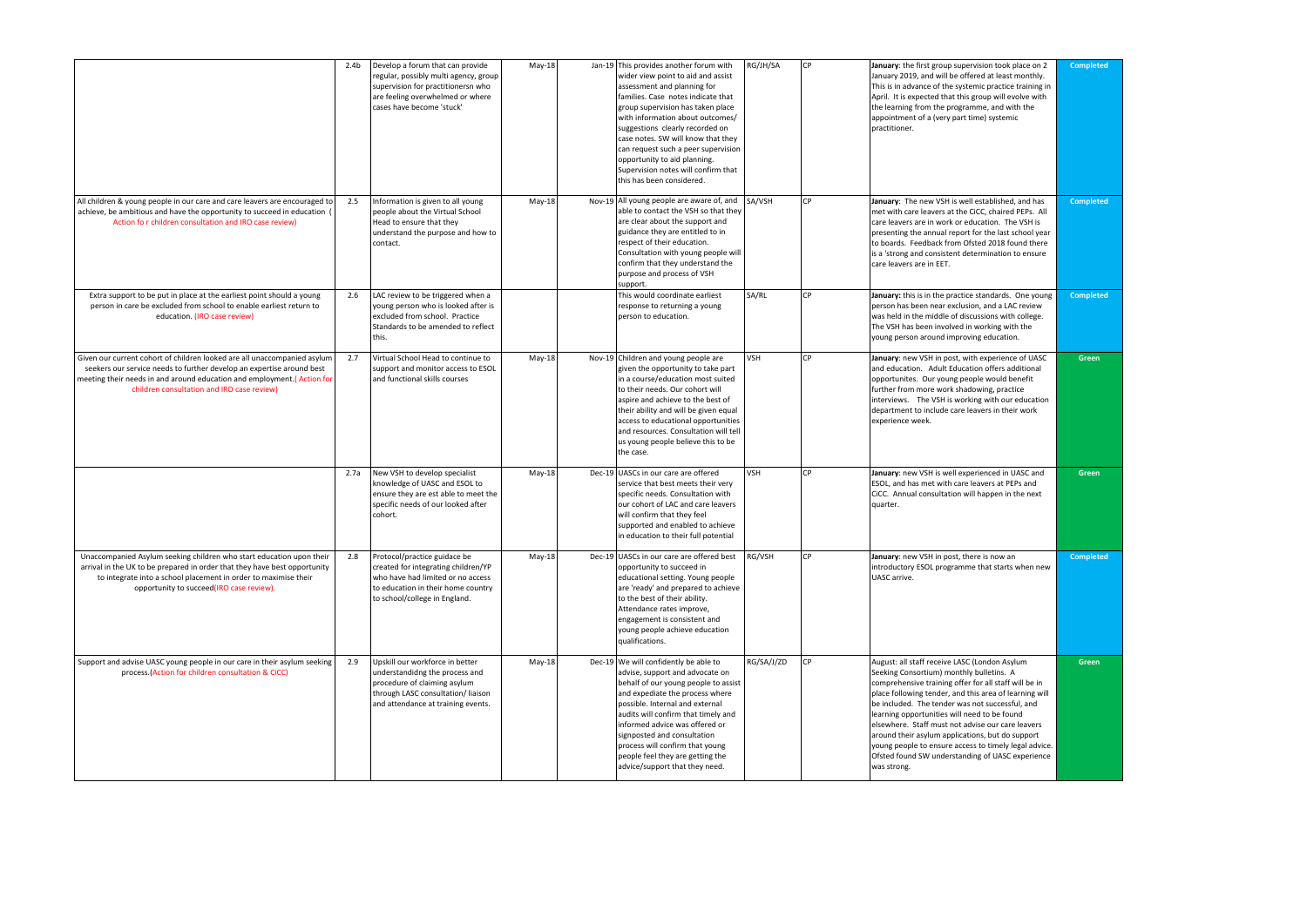| Reduce numbers of placement moves/breakdowns for CLA(IRO case<br>review & Radicalisation and Modern Slavery Research) | 2.9a             | Dedicated placements function<br>within a managing post be recruited<br>to within commisioning team - role<br>will involve reviewing expectations<br>of Independent Fostering Agencies<br>and minimum standards required. | May-18   | Dec-19 There will be a reduction in<br>placement breakdowns/changes of<br>placements. A cohort of specialist<br>and experienced foster carers will<br>be recruited who will enable better<br>matching with regards needs of our<br>children and young people. | RG/SA/J/ZD | January: the new placements officer is in post. A<br>strategic placements group has been set up to offer<br>challenge and scrutiny of placement arrangements<br>and moves. First meeting 16/1/2019                                                                                 | <b>Completed</b> |
|-----------------------------------------------------------------------------------------------------------------------|------------------|---------------------------------------------------------------------------------------------------------------------------------------------------------------------------------------------------------------------------|----------|---------------------------------------------------------------------------------------------------------------------------------------------------------------------------------------------------------------------------------------------------------------|------------|------------------------------------------------------------------------------------------------------------------------------------------------------------------------------------------------------------------------------------------------------------------------------------|------------------|
|                                                                                                                       | 2.9 <sub>b</sub> | Until City Placements officer post<br>recruited to, all placemtns to be<br>courced through Pan London<br>arrangment. Any neccesity to go<br>ourside of this needs senior<br>management agreement.                         | $May-18$ | Nov-18 As above                                                                                                                                                                                                                                               | RG/SA/J/ZD | August: Service manager has authorised 2 new UASC<br>placements outside this framework in an emergency<br>in August, when there was no capacity in<br>commissioning to support the task. These<br>placements are to last no more than 4 weeks, due to<br>transfer to Croydon rota. | <b>Completed</b> |

| Priority 3: Independence, involvment & choice. We will co-produce<br>services with our children and young people and provide support and<br>resources so they can develop the independence and empowerment to<br>play an active role in their communities and excercise choice over their<br>services. |      |                                                                                                                                                                                             |          |                                                                                                                                                                                                                                                                                                                                                                      |               |           |                                                                                                                                                                                                                                                                                                                                                                                                                                                                                                                                                                                                                                           |                    |
|--------------------------------------------------------------------------------------------------------------------------------------------------------------------------------------------------------------------------------------------------------------------------------------------------------|------|---------------------------------------------------------------------------------------------------------------------------------------------------------------------------------------------|----------|----------------------------------------------------------------------------------------------------------------------------------------------------------------------------------------------------------------------------------------------------------------------------------------------------------------------------------------------------------------------|---------------|-----------|-------------------------------------------------------------------------------------------------------------------------------------------------------------------------------------------------------------------------------------------------------------------------------------------------------------------------------------------------------------------------------------------------------------------------------------------------------------------------------------------------------------------------------------------------------------------------------------------------------------------------------------------|--------------------|
| <b>Specific aim:</b>                                                                                                                                                                                                                                                                                   | Ref: | <b>Action:</b>                                                                                                                                                                              | Start:   | End:   Measure/outcome:                                                                                                                                                                                                                                                                                                                                              | Lead officer: | DLT lead: | <b>Comments:</b>                                                                                                                                                                                                                                                                                                                                                                                                                                                                                                                                                                                                                          | <b>RAG status:</b> |
| All young people who are in our care will be consulted with and have their $\vert$ 3.1<br>voices heard throughout all of their plans and reviews. (Ofsted & Aidhour)                                                                                                                                   |      | Independent Reviewing Officer to<br>update CLA review document<br>template using CYPs own words to<br>better reflect thei wishes and<br>feelings                                            | $May-18$ | Nov-18 CYP will feel that reviews are a<br>meaningful and useful process that<br>they have a direct influence on their<br>lived experience. This will be<br>reflected throughout young<br>people's plans, and case files and<br>they will confirm to us, via<br>consultation process that this is<br>their experience.                                               | RI            | <b>CP</b> | January: IRO has updated CLA review document.<br>The minutes are now written and addressed directly<br>to the young people with photos sometimes<br>included of achievements and trips etc. The only<br>time it's written in third person is when child is very<br>young. Ofsted October 2018 found we need to be<br>more explicit about young people's voices in<br>pathway plans. MOMO app has now been<br>introduced to support young people in sharing their<br>views. Pathway plan reviews are being chaired<br>externally with young people in January/February to<br>boost practice and to make recommendations for<br>the future. | <b>Completed</b>   |
| Care leavers have pathway plans that reflect their journey and contain<br>their voice. These plans will be regularly reviewed and updated.(Aidhour)                                                                                                                                                    | 3.2  | Management sign off of the<br>Pathway Plan to be undertaken on<br>the basis that the plan has been<br>shared with the young person.<br>Practice Standards to be updated to<br>reflect this. | $May-18$ | Nov-18 Young people will feel a sense of<br>ownership of their Pathway plans<br>which will be dynamic and timely<br>tools that they are involved in<br>creating and progressing. Case<br>records/ pathway plans will state<br>specifically that the plan has been<br>shared with the young person and<br>their views have been incorporate<br>and their voice heard. | <b>RG</b>     | l CP      | January: practice standards were updated to this eff Green<br>ect in September 2018. Ofsted Oct 2018 recommen<br>ded that the more explicit and consistent demonstra<br>tion of young people's involvement in preparing thei<br>r pathway plans.<br>All young people are having an independent chair<br>of their pathway plan reviews in January and Februar<br>y 2019, to strengthen SMART planning and to improv<br>e timeliness. A new process is being drafted to impr<br>ove independent oversight of pathway planning.                                                                                                              |                    |
|                                                                                                                                                                                                                                                                                                        | 3.2a | Social workers have performance<br>development objectives specifically<br>linked to requirements and<br>timescales for statutory tasks as<br>defined in the practice standards.             | $May-18$ | Nov-18 Pathway plans will be completed<br>regularly within prescribed<br>timescales and as such will be<br>reflective of young people's current<br>lives. Internal/external audits will<br>confirm that plans have been<br>undertaken within timescales.<br>Failure to do so may result in<br>perfomance management.                                                 | <b>RG</b>     | lcp.      | August: Social Workers Performace development<br>Appraisal frameworks now have specific outcomes<br>linked to adhering to statutory<br>timescales/requirements of assessments, plans and<br>reviews. Performance management was needed to<br>boost timeliness of plans. January: External chairing<br>of reviews for January/February 2019 is ensuring<br>that pathway plans remain timely.                                                                                                                                                                                                                                               | Green              |
| All young people in care and care leavers know about our pledge to them<br>and that it reflects what is important and meaningful to them. (Action of<br>Children consultation)                                                                                                                         | 3.3  | Our pledge is reviewed and updated<br>in consultation with Children in Care<br>Council.                                                                                                     | May-18   | Nov-18 Our pledge to young people in our<br>care contains things that are<br>important to them and guides our<br>service delivery accordingly. Young<br>people will confirm to us that they<br>feel consulted with and listened to                                                                                                                                   | RG/RdP        | l CP      | August: the CiCC reviewed the Pledge in August.<br>They liked it and did not want to make any changes.                                                                                                                                                                                                                                                                                                                                                                                                                                                                                                                                    | <b>Completed</b>   |
|                                                                                                                                                                                                                                                                                                        | 3.3a | Social workers ensure that all CYP in<br>care and care leavers are informed<br>and understand what the pledge is<br>and how it relates to them.                                             | $May-18$ | Nov-18 All CYP in care and care leavers are<br>informed and understand what our<br>pledge means to them. External<br>consultaiton will confirm this.                                                                                                                                                                                                                 | RG/SA/JH      | lcp       | January: SWs are awre of and promote the current<br>pledge. The IRO has confirmed this in every case<br>(see July report). The CiCC reviewed the Pledge in<br>Summer 2018. They did not want any amendments<br>but valued the opportunity to revist it.                                                                                                                                                                                                                                                                                                                                                                                   | <b>Completed</b>   |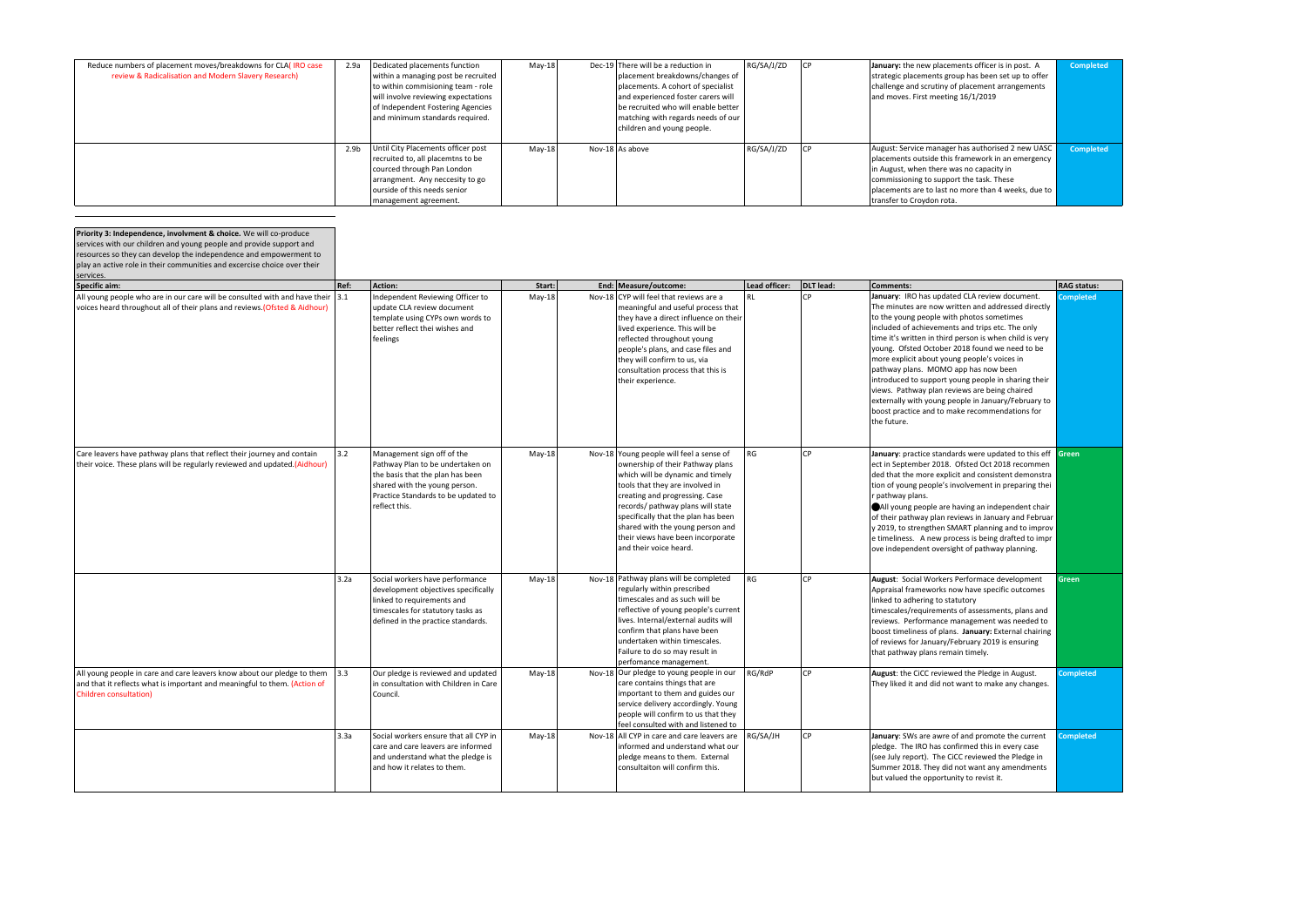| Young people in care and care leavers know, what they are entitled to and 3.4<br>how to contact us and share their views/feecback on the service they<br>receive (Action for Children consultation) |      | Improve our communication<br>channels to our young people so<br>that they are aware of what is<br>available to them and it is easier for<br>them to contribute to consultations                                      | $May-18$ | Dec-19 Young people are active and vocal<br>in contributing a view as to how<br>Iservices are structured and<br>managed for them within the<br>apporpiate guidelines. Annual<br>consultation will confirm that young<br>people feel consulted with and<br>listened to. Internal and external<br>audits will evidence how young<br>people are consulted with and what<br>I difference this has made. | RG/RdeP    | CP | January: views are formally gained at CiCC reviews.<br>The review forms were redesigned by the IRO, to<br>make them more accessible. MOMO 'mind of my<br>own' app is now in place. In addition, our young<br>people have co-produced our info for care leavers at<br>October CiCC. | Green            |
|-----------------------------------------------------------------------------------------------------------------------------------------------------------------------------------------------------|------|----------------------------------------------------------------------------------------------------------------------------------------------------------------------------------------------------------------------|----------|-----------------------------------------------------------------------------------------------------------------------------------------------------------------------------------------------------------------------------------------------------------------------------------------------------------------------------------------------------------------------------------------------------|------------|----|------------------------------------------------------------------------------------------------------------------------------------------------------------------------------------------------------------------------------------------------------------------------------------|------------------|
|                                                                                                                                                                                                     | 3.4a | Work with the SPICE team to<br>consider if we can use time credits<br>to encourage participation and<br>create an asset based appropach to<br>co-produvction.                                                        | $May-18$ | Nov-18 Young people are rewarded for<br>I their contribution to how their<br>services are designed and managed<br>- Independent consultation wil<br>confirm this.                                                                                                                                                                                                                                   | RG/RdeP    | CP | August: Young people already gain SPICE credits for<br>participation. Our young people, on the whole, do<br>not use them as the activities are not near their<br>homes. All young people receive vouchers, expenses<br>and lunch if undertaking work for the CoL.                  | <b>Completed</b> |
| To have a Corporate Parenting Strategy that is relevant and reflects the<br>needs, wants and aspirations of our looked after cohort (CYPP 2018 -<br>$ 2021\rangle$                                  | 3.5  | In consultation with CYP who are<br>llooked after and care leavers we will<br>review, renew and co-produce our<br>Corporate Parenting strategy to<br>lensure it is relevant and continues<br>to reflect their needs. | $May-18$ | Nov-18 Our Corporate Parenting Strategy<br>will be refreshed with input and co-<br>production from our CLA and care<br>leavers. Young people will have a<br>voice in the care and corporate<br>parenting they receive.                                                                                                                                                                              | RG/RL/RdeP |    | January: corporate parenting strategy full updated.<br>Care leaver offer co produced with young people.                                                                                                                                                                            | ompleted         |
| To utilise our CiCC to offer our children the opportunity to gain experience   3.6<br>that will assist with independence and employment. (CYPP 2018 - 2021)                                         |      | Deliver a regional Children in Care<br>Council on behalf of London                                                                                                                                                   | $May-18$ | Raise aspiration and ambition of our RG/RdP<br>voung people who are involved in<br>the CiCC - provide them with<br>opportunities and experience.                                                                                                                                                                                                                                                    |            |    | January: The Regional CiCC is up and running.                                                                                                                                                                                                                                      | <b>Completed</b> |

| Priority 4: Health and Wellbeing - Our children enjoy good health and<br>wellbeing.                                                                                               | Ref:             | d                                                                                                                                                        |                    |                                                                                                                                                                                                                                  |                           | DLT lead: |                                                                                                                                                                                                                                                                                                                                                                                                             |                                        |
|-----------------------------------------------------------------------------------------------------------------------------------------------------------------------------------|------------------|----------------------------------------------------------------------------------------------------------------------------------------------------------|--------------------|----------------------------------------------------------------------------------------------------------------------------------------------------------------------------------------------------------------------------------|---------------------------|-----------|-------------------------------------------------------------------------------------------------------------------------------------------------------------------------------------------------------------------------------------------------------------------------------------------------------------------------------------------------------------------------------------------------------------|----------------------------------------|
| Specific aim:<br>All children and young people within our care will have regular medicals<br>and up to date medical information on their files.(2017/18 SIP)                      | 4.1              | Action:<br>All medicals will take place within<br>statutory timescales and CLA<br>medical reports will be received<br>within 2 weeks of the appointment. | Start:<br>$May-18$ | End:   Measure/outcome:<br>Nov-18 Whittington Health to provide an<br>ongoing review of this every<br>quarter. Manangement<br>oversight/liaison with CLA<br>safeguarding nurse will monitor.                                     | Lead officer:<br>RG/JH/SA | $\Gamma$  | Comments:<br>January: bookings are made in good time by our<br>admin support. Since April 2018, all medicals were<br>on time. Admin now chase the report to ensure it is<br>on file within 2 weeks.                                                                                                                                                                                                         | <b>RAG</b> status:<br><b>Completed</b> |
| All children and young people within our care will have individual and up<br>to date health histories that will inform their medical care should they<br>move areas(2017/18 SIP)  | 4.2              | Social Workers to ensure that all<br>young people have personal health<br>histories and encourage young<br>people and medical personnel to<br>use.       | $May-18$           | Nov-18 Young people will have health<br>records that are detailed and<br>individualised to them which they<br>can take to wherever they are<br>living. Audit by designated CLA<br>nurse to take place.                           | RG/JH/SA                  | l CP      | January: every care leaver has their health history.<br>Service manager meets CLA safeguarding nurse<br>quarterly. Health report written for the Ofsted<br>October inspection. Health findings very positive in<br>the Ofsted letter October 2018, and found our The<br>availability of the designated nurse for advice and<br>consultation after they reach 18 years old enhanced<br>the health provision. | <b>Completed</b>                       |
|                                                                                                                                                                                   | 4.2a             | Explanatory notes to be provided for<br>each young person, in their first<br>language as to what health history is<br>for.                               | May-18             | Nov-18 Young people understand the<br>purpose of the health history and<br>use them appropriately. Audit by<br>CLA nurse to take place.                                                                                          | RG/JH/SA                  | l CP      | June 2018: Explanatory notes have been produced<br>by health and are held by CSC admin. A copy will be<br>translated into CYPs language when health histories<br>are issued. January. A one page health audit was<br>I prepared and shared with Ofsted in October 2018.<br>To measure progress the LAC nurse will audit 2 CoL<br>cases and will provided a report on her audit.                             | <b>Green</b>                           |
|                                                                                                                                                                                   | 4.2 <sub>b</sub> | <b>GPs and Practice Nurses to routinely</b><br>use the health histories and enter all<br>relevant informaton at each<br>appointment.                     | $May-18$           | Jan-19 Medical personnel will complete<br>routinely ensuring young people<br>have detailed health histories. Audit<br>by CLA nurse to take place.                                                                                | RG/JH/SA                  | CP        | January: Stickers have been produced explaining to<br>professionals the purpose and process to be used<br>with health histories. Existing records are being<br>updated and all new records have note added.<br>Service review with the CLA nurse shows that all<br>health histories are sent to the GP of the young<br>people.                                                                              | <b>Completed</b>                       |
| All children and young people in our care and care leavers to be<br>encouraged to engage with an independent mentor who can advocate on<br>their behalf if required(2017/18 SIP). | 4.3              | All CYP to be offered a mentor<br>through Action for Children and if<br>they wish to take up the option<br>introductions to be made by<br>allocated SW.  | $May-18$           | Jan-19 Young people will feel more secure<br>and listened to knowing that they<br>can utilise an independent advocacy<br>Iservice. There will be evidence of<br>advocate involvement in CLA review<br>reports and pathway plans. | RG/JH/SA                  | l CP      | January: SWs offer every young person a mentor.<br>The IRO ensures that every Child in Care is offered an<br>independent mentor/advocate. This is evidenced in<br>her IRO report (July 2018). In addition to this<br>assurance, she will also track this in between<br>reviews. A short assurance report was written in<br>October 2018, and Ofsted commented on this being<br>a strength in their report.  | Green                                  |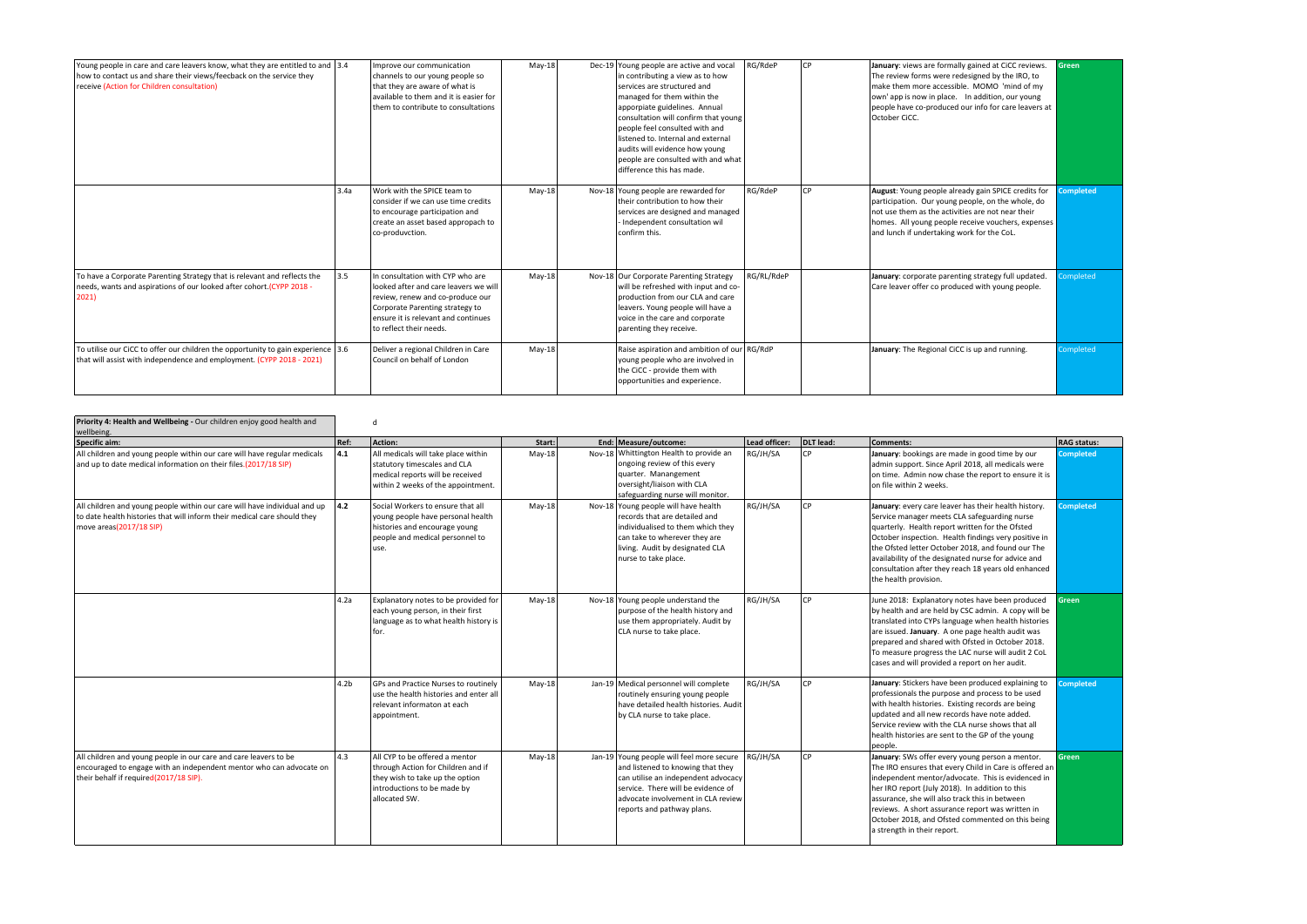| Care Leavers to have at least one trusted friend or adult they can talk to<br>(Action of Children annual consultation)     | 4.4 | Social Workers to link young people<br>with refugee groups and care<br>leavers groups providing them with<br>the opportunity to make and sustain<br>meaningful relationships. | $May-18$ | Jan-19 Young people will have the<br>opportunity for wider social<br>interactio and leading to increased<br>opportunities and self esteem.<br>Pathway plans will evidence this.                                                                                                                                 | RG/SA/JH | LCP.       | January: SWs aim to link every young person with a<br>refugee organisation, the IRO monitors this in every<br>CiC reviews (evidenced in July report). Our young<br>people are well engaged with community, refugee<br>and faith groups and the opportunity is there for<br>lasting friendships. Ofsed commented that feedback<br>from young people showed they were able to rely<br>and talk with their social workers.                                                                                     | Green        |
|----------------------------------------------------------------------------------------------------------------------------|-----|-------------------------------------------------------------------------------------------------------------------------------------------------------------------------------|----------|-----------------------------------------------------------------------------------------------------------------------------------------------------------------------------------------------------------------------------------------------------------------------------------------------------------------|----------|------------|-------------------------------------------------------------------------------------------------------------------------------------------------------------------------------------------------------------------------------------------------------------------------------------------------------------------------------------------------------------------------------------------------------------------------------------------------------------------------------------------------------------|--------------|
| Care leavers have the opportunity to become or link with a peer<br>mentor. (Action of children consultation & 2017/18 SIP) | 4.5 | Discussion with commissioning re<br>sourcing an appropriate organisation<br>to develop peer mentoring<br>programme for care leavers in the<br>City of London.                 | $May-18$ | Mar-19 Young people will be able to<br>support and assist one another -<br>develping confidence and self<br>esteem. Case records/pathway<br>I plans will evidence this.                                                                                                                                         | RG/MP    | LCP        | January: starter discussions have been had with<br>commissioning. Provision not yet in place.                                                                                                                                                                                                                                                                                                                                                                                                               | <b>Amber</b> |
| Improve our understanding of the cultural practices and lifestyles of the<br>(young people in our care. (IRO case review)  | 4.6 | Work and consult with relevant<br>community organisations to improve<br>our knowledge and understanding of<br>our young people.                                               | $May-18$ | Jan-19 Greater understanding of the young RG/JH/SA<br>people we work with will enable us<br>to offer them a more personlised<br>service. Management oversight will<br>confirm that this is considered.<br>Independent consultation will<br>confirm young people are satisfied<br>with the service they recieve. |          | <b>ICP</b> | January: SWs are good at seeking to understand the Green<br>culture of the young person from listening to them.<br>Staff to attend the cultural awareness training with<br>the CHSCB this term. A strength is that an FGM/faith<br>specialist social worker has joined the team.<br>Systemic training will also help cultural competency<br>and awareness of self. This work is ongoing and<br>critical. Our staff team is now more diverse, but we<br>do not reflect the backgrounds of our service users. |              |

## **Priority 5: improvements following from the July 2016 OFSTED**

| The experiences and progress of children who need help and protection                                                                                                                                                                                                                                                                                   |      |                                                                                                                                                                                                                                                     |          |          |                                                                                                                                                                                                                                                                                |               |           |                                                                                                                                                                                                                                   |                    |
|---------------------------------------------------------------------------------------------------------------------------------------------------------------------------------------------------------------------------------------------------------------------------------------------------------------------------------------------------------|------|-----------------------------------------------------------------------------------------------------------------------------------------------------------------------------------------------------------------------------------------------------|----------|----------|--------------------------------------------------------------------------------------------------------------------------------------------------------------------------------------------------------------------------------------------------------------------------------|---------------|-----------|-----------------------------------------------------------------------------------------------------------------------------------------------------------------------------------------------------------------------------------|--------------------|
| <b>Recommendations:</b>                                                                                                                                                                                                                                                                                                                                 | Ref: | Action:                                                                                                                                                                                                                                             | Start:   |          | End date   Measure/outcome:                                                                                                                                                                                                                                                    | Lead officer: | DLT lead: | Comments:                                                                                                                                                                                                                         | <b>RAG</b> status: |
| Ofsted recommendation 1: Further improve the quality and consistency<br>of written plans for children, including early help plans, child in need<br>plans, personal education plans and pathway plans. These should be<br>clear and simple, fully integrate the views of children and young people<br>and clearly state what is to be achieved by when. | 1.1  | Review and revise layout of Early<br>Help plans in partnership with Multi-<br>Agency Practitioner Forum (MAPF)                                                                                                                                      | $Jan-17$ | $Dec-19$ |                                                                                                                                                                                                                                                                                | RG            |           | August - This has been taken to EH subgroup to<br>scope potential for consolidating a different planning<br>frameworkto be led by CHSCB. January: early help<br>audits show strong work. New Early Help Co<br>ordinator in place. | <b>Green</b>       |
|                                                                                                                                                                                                                                                                                                                                                         | 1.2  | Refresher training to take place re<br>SMART planning, ensuring plans<br>consistently have clear, measurable<br>outcomes that are child focused and<br>measurable thereby better<br>supporting monitoring and<br>evidencing progress (Aidhour Audit | Apr-18   | Jun-18   | 1) Written plans for children are<br>consistently SMART<br>2) Children and young people's<br>views are incorporated<br>3) Annual quality assurance audits<br>of all cases confirm that actions on<br>written plans have timescales, are<br>achievable and reflect the voice of | RG/SA         | l CP      | January: training took place in September 2018 with Green<br>staff and managers. Work still not consistently<br>SMART. Independent chairing of CIN/pathway plans<br>taking place between Jan-March to improve SMART<br>planning.  |                    |
|                                                                                                                                                                                                                                                                                                                                                         | 1.3  | Audit of all plans (CIN, CP, CLA,<br>Pathway Plans, PEPs) to ensure that<br>they are consistently SMART with<br>clear outcomes that are child<br>focused and integrate CYPs views (as<br>above Aidhour Audit 4.20)                                  | Apr-18   | $Jan-19$ | the child                                                                                                                                                                                                                                                                      | <b>RG</b>     |           | January: training took place in September 2018 with Green<br>staff and managers. Work still not consistently<br>SMART. Independent chairing of CIN/pathway plans<br>taking place between Jan-March to improve SMART<br>planning.  |                    |

| The experiences and progress of children who need help and protection                                                                                                                                                                                                       |      |                                                                                                                                                                                                                                           |          |                |                                                                                          |               |           |                                                                                                                                                                                                                                                                                                                       |                    |
|-----------------------------------------------------------------------------------------------------------------------------------------------------------------------------------------------------------------------------------------------------------------------------|------|-------------------------------------------------------------------------------------------------------------------------------------------------------------------------------------------------------------------------------------------|----------|----------------|------------------------------------------------------------------------------------------|---------------|-----------|-----------------------------------------------------------------------------------------------------------------------------------------------------------------------------------------------------------------------------------------------------------------------------------------------------------------------|--------------------|
| Recommendations:                                                                                                                                                                                                                                                            | Ref: | Action:                                                                                                                                                                                                                                   | Start:   |                | End date Measure/outcome:                                                                | Lead officer: | DLT lead: | Comments:                                                                                                                                                                                                                                                                                                             | <b>RAG</b> status: |
| Ofsted recommendation 2: When families disengage from services and<br>the threshold is not met to excalate the case further, ensure that any<br>ongoing work is purposeful and that case records clearly evidence<br>manager's rationale for ceasing or continuing support. |      | If case continues, review and revise<br>the plan with clear timescales with a<br>further review at no later than 3<br>months to determine case<br>status. This stayed in becauyse<br><b>AIDHOUR audit identified some</b><br>drift (4.18) | $May-18$ | Jan-19 $\vert$ | Short assurance report on drift.                                                         |               |           | January. New Child in Need process has been<br>submitted, which includes Team Manager's chairing<br>the first and third CIN reviews, to keep work on<br>track.                                                                                                                                                        | <b>Amber</b>       |
|                                                                                                                                                                                                                                                                             | 12.2 | Ensure that an up-to-date<br>chronology is on file and has been<br>reviewed by the Team Manager as<br>part of the sign off process (RG to<br>lead) This stayed in as chronologies<br>not regularly updated.                               | $May-18$ |                | Jan-19 $ 1\rangle$ No drift on cases<br>[2] Chronologies are updated every 3.<br>months. | <b>RG</b>     |           | January: chronologies completed on all cases. This<br>needs to be embedded as we had to bring a short<br>term worker in to do this piece of work. Staff<br>struggled in the summer with the arrival of extra<br>UASCS. We have recruited an additional worker to<br>hold new UASC cases, pending transfer nationally. | <b>Green</b>       |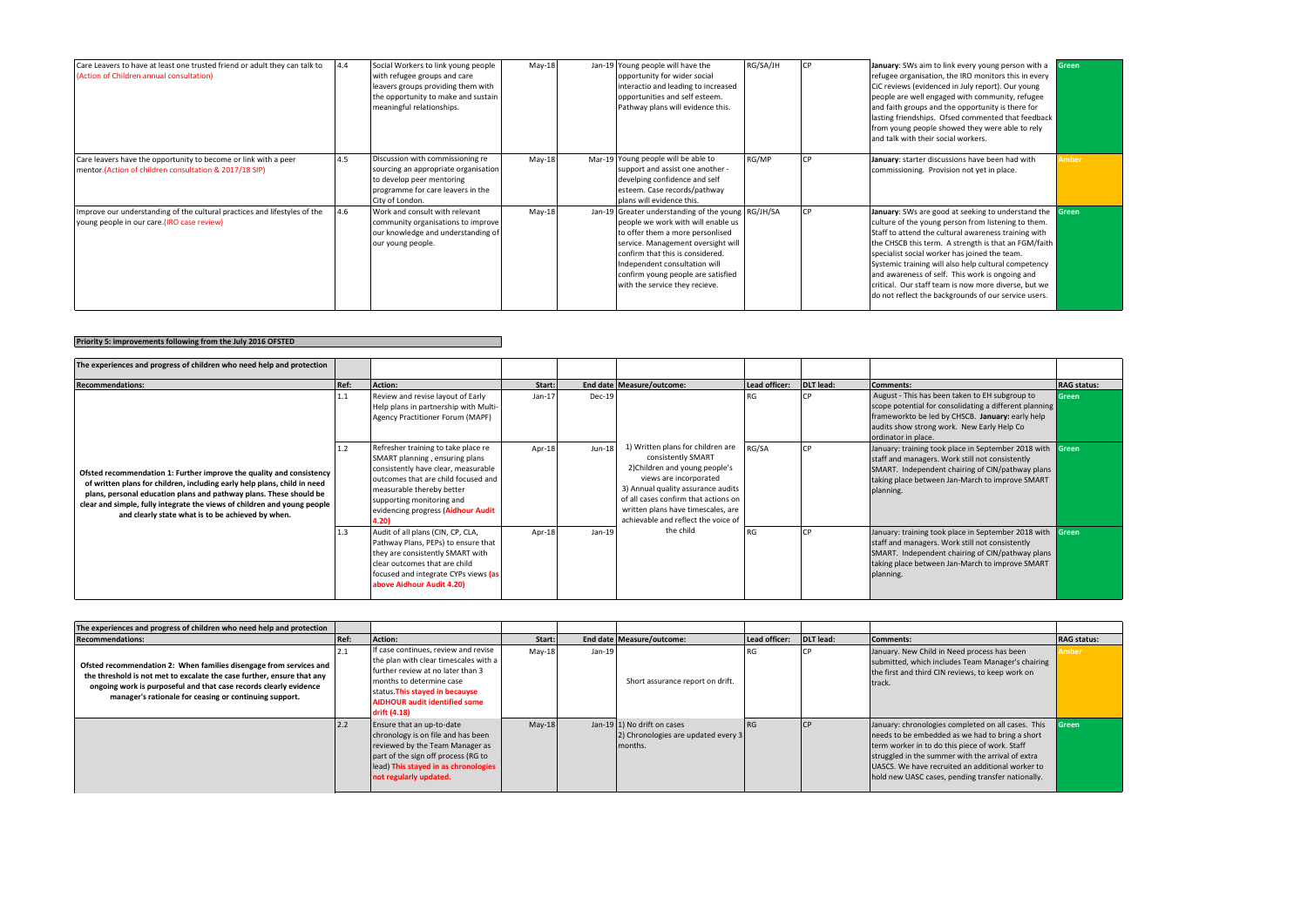|                                                                                                                                                                                                                                         | 2.3            | November audits to review evidence<br>that the plan is updated to reflect<br>continuation of work and plan meets<br>requirements as set out above. To<br>review 2.1 and 2.2.                                  | $May-18$ |               | Jan-19 1) Measure compliance through<br>audits and supervision                                                                                                                                                                                                                                    | PD    | <b>ICP</b> | January: there were a few cases of drift in the<br>November audits. There is a tight monitoring of work<br>and cases have progressed. All CIN and pathway<br>plan reviews are being chaired by an independent<br>social worker to boost capacity and quality. The<br>worker is writing a process to provide more stringent<br>oversight. | <b>Green</b>     |
|-----------------------------------------------------------------------------------------------------------------------------------------------------------------------------------------------------------------------------------------|----------------|---------------------------------------------------------------------------------------------------------------------------------------------------------------------------------------------------------------|----------|---------------|---------------------------------------------------------------------------------------------------------------------------------------------------------------------------------------------------------------------------------------------------------------------------------------------------|-------|------------|------------------------------------------------------------------------------------------------------------------------------------------------------------------------------------------------------------------------------------------------------------------------------------------------------------------------------------------|------------------|
| Research on neglect linked to affluence draws on practioner experince and 3.1<br>identifies strategies and practice methods to address non engagment from<br>these families                                                             |                | Following findings of <b>Affluence and</b><br>Neglect research, reflective group<br>supervision to take place with<br>practitioners to /consider issues<br>raised and identify areas for<br>development.      | $May-18$ |               | $_{\text{Jan-19}}$ Audit of Cases will clearly show that $_{\text{RG}}$<br>practitioners have been able to<br>consider issues specific to engaging<br>with this group thereby increasing<br>the liklihood of successful<br>engagement and intervention<br>leading to better outcomes for<br>C&YP. |       | <b>ICP</b> | January: a group session was run to look at the<br>research. Audit of cases did not flag affluence as a<br>means of case delay. This area of work will be<br>strengthened by systemic training.                                                                                                                                          | Green            |
|                                                                                                                                                                                                                                         | 3.2            | Development/training areas<br>identified as above to inform<br><b>Workforce Development Training</b><br>Needs Analysis who will scope and<br>coordinate appropriate training                                  | $May-18$ | <b>Nov-18</b> |                                                                                                                                                                                                                                                                                                   | RG/ZD |            | January: Workforce development officer has<br>deployed a matrix to develop a needs analysis, this<br>was used to put out a tender.                                                                                                                                                                                                       | <b>Completed</b> |
| Increase the number of families taking up Early Help services, building on<br>existing partnership working at a strategic and operational level<br>(paragraph 8)                                                                        | A5.4           | Specific targets for commissioned<br>services re. referrals/completing EH<br>plans and performance<br>management (City Gateway and<br>Youth Offending Services (YOS)                                          | $May-18$ |               | January 2019 1) Invite commissioning to join EH<br>sub-group<br>2) Bring commissioned services into<br>conversation with partners re.<br>future plans/development at an<br>earlier stage                                                                                                          | RG/JF | <b>ICP</b> | August: Our numbers have increased due to using<br>Early Help as a step down from Child In Need work,<br>rather than from partners. Commissioning have<br>worked closely with EH. Returning service manager is<br>meeting commissioning manager on 18 September<br>to review work.                                                       | <b>Green</b>     |
| Ensure that case records are up-to-date and comprehensive, including<br>case chronologies being kept up to date on children's files to maintain a<br>clear record of significant incidents, themes and patterns in children's<br>lives. | A <sub>8</sub> | Aid hour audit recommended (4.14<br>- 4.18) : Training needed to ensure<br>consistency of recording as there is a<br>wide variation on how, when and<br>where SWs update case<br>notes/chronolgies/visits etc | $May-18$ |               | January 2019 Audits to confirm that case records RG/ZD<br>are up-to-date and comprehensive,<br>including chronologies                                                                                                                                                                             |       | <b>ICP</b> | January: session was run in team meetings around<br>chronologies. As November 2018, all cases had a<br>chronology. Case recording varies in quality across<br>the workers.                                                                                                                                                               | Green            |

| The experiences and progress of children looked after and achieving<br>permanence                                                                                                      |      |                                                                                                   |          |          |                                                                                   |                         |    |                                                                                                                                                                                                                                                                                                                   |             |
|----------------------------------------------------------------------------------------------------------------------------------------------------------------------------------------|------|---------------------------------------------------------------------------------------------------|----------|----------|-----------------------------------------------------------------------------------|-------------------------|----|-------------------------------------------------------------------------------------------------------------------------------------------------------------------------------------------------------------------------------------------------------------------------------------------------------------------|-------------|
| <b>Recommendations:</b>                                                                                                                                                                | Ref: | Action:                                                                                           | Start: I |          | End:   Measure/outcome:                                                           | Lead officer: DLT lead: |    | Comments:                                                                                                                                                                                                                                                                                                         | RAG status: |
|                                                                                                                                                                                        |      |                                                                                                   |          |          |                                                                                   |                         |    |                                                                                                                                                                                                                                                                                                                   |             |
|                                                                                                                                                                                        |      |                                                                                                   |          |          |                                                                                   |                         |    |                                                                                                                                                                                                                                                                                                                   |             |
|                                                                                                                                                                                        |      |                                                                                                   |          |          |                                                                                   |                         |    |                                                                                                                                                                                                                                                                                                                   |             |
| Ofsted recommendation 3: Ensure that permanency planning records<br>include a record of decisions about legalpermanence for children, along<br>with the rationale for these decisions. | 4.6  | Draft child/language friendly version<br>of process which will be led by<br>I practioners and IRO | $May-18$ | $Dec-19$ | CYP able to articulate<br>understanding of why decision is<br>made re. permanence | RL/RdP                  | CP | January: every permanency planning record includes Green<br>a decision about legal permanence and rationale as<br>per the Ofsted recommendation - this is fully<br>embedded. The relevant process that needs<br>desribing is the long term foster matching process.<br>Returning service manager to take forward. |             |

| The experience and progress of Care Leavers |                                 | <b>Action:</b>                                                                                                                                                                                                                                                                |          |          |                         |                                         |      |                                                                                                                                                                                                                                                                                                      |                    |
|---------------------------------------------|---------------------------------|-------------------------------------------------------------------------------------------------------------------------------------------------------------------------------------------------------------------------------------------------------------------------------|----------|----------|-------------------------|-----------------------------------------|------|------------------------------------------------------------------------------------------------------------------------------------------------------------------------------------------------------------------------------------------------------------------------------------------------------|--------------------|
| <b>Recommendations:</b>                     | Ref:                            |                                                                                                                                                                                                                                                                               | Start:   |          | End:   Measure/outcome: | $\vert$ Lead officer: $\vert$ DLT lead: |      | Comments:                                                                                                                                                                                                                                                                                            | <b>RAG status:</b> |
|                                             | $\overline{1}$ . $\overline{1}$ | Social workers and health staff to be<br>briefed via team meeting and<br>LAC/CL Service Improvement Group<br>on use of Health Passports and how  <br>they need to be used as a tool as<br>part of on-going casework. Kept in<br>as needs to be audited to evidence<br>impact. | $May-18$ | $Nov-18$ |                         | RG                                      | l CP | January: All young people who turned 18 have been Completed<br>given their health histories (CIC nurse audit August<br>2018). A one page health paper was written in<br>October 2018 and evidences health history<br>provision. This was recognised as strong in the<br>Ofsted November 2018 report. |                    |